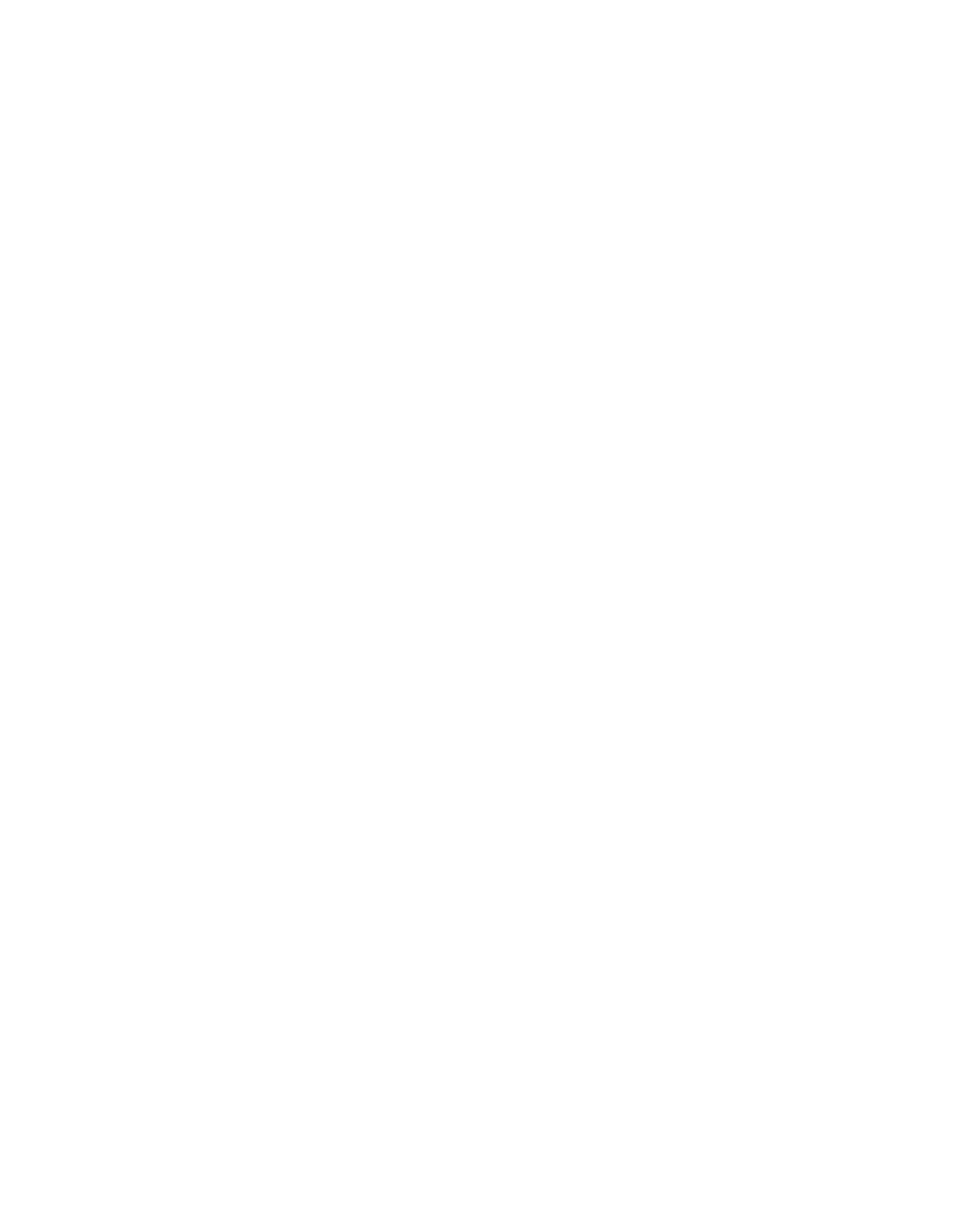# **The Next Generation of CANDU Technologies: Profiling the Potential for Hydrogen Fuel**

Reliable, clean and affordable energy is key to human progress and to attaining a better quality of life for all people. It is needed to run our industry, our businesses and our homes, and it is critical for our transportation requirements. Around the world today, balancing society's needs for energy with the imperative to protect our air, water and climate is a key business and social challenge, and a significant opportunity.

In the last years of the  $20<sup>th</sup>$  century, and at the beginning of the  $21<sup>st</sup>$ , there have been tremendous changes in the energy marketplace. During the last twelve months we have seen the continuing efforts to implement the Kyoto Protocol, price surges for oil and natural gas, and

painful transitions to deregulation, leading to blackouts and near-bankrupt utilities in California. Unpredictability has been the key characteristic of the emerging energy economy. However, through these complex signals, two needs are clearly and consistently expressed:

- the need for clean energy with zero, or minimal, air emissions to support healthy communities
- the need for a reliable energy supply with stable prices, to support people's standard-of-living expectations.



## **Vision for a Zero-Emission Future**

At such a time, the need for new technologies and new processes is critical. Emerging  $21<sup>st</sup>$ century technologies will change how energy is generated and delivered to the end-user. At the same time, they can help to drastically reduce environmental impacts, while providing affordable energy. The best option is a sound mix of different energy sources, providing reliability of supply, making the best use of our resources, and limiting environmental and health effects.

When we take a historical look at electricity, in particular, we see that an increase in production always corresponds with gains in economic growth and energy efficiency (lower energy use per unit of economic activity). Traditionally, it has also meant an increase in the emission of greenhouse gases (GHGs), acid rain and smog. However, when clean generating technologies such as nuclear power are used, electricity can be produced in an environmentally responsible



manner––without adding to these emissions.

Nuclear power is the largest proven non-carbon energy source available. Nuclear plants require a smaller land area than any other commercial energy source. They also use a smaller amount of fuel and generate a smaller amount of waste

*AECL's MACSTORTM units provide environmentally safe, above-ground storage of used fuel.*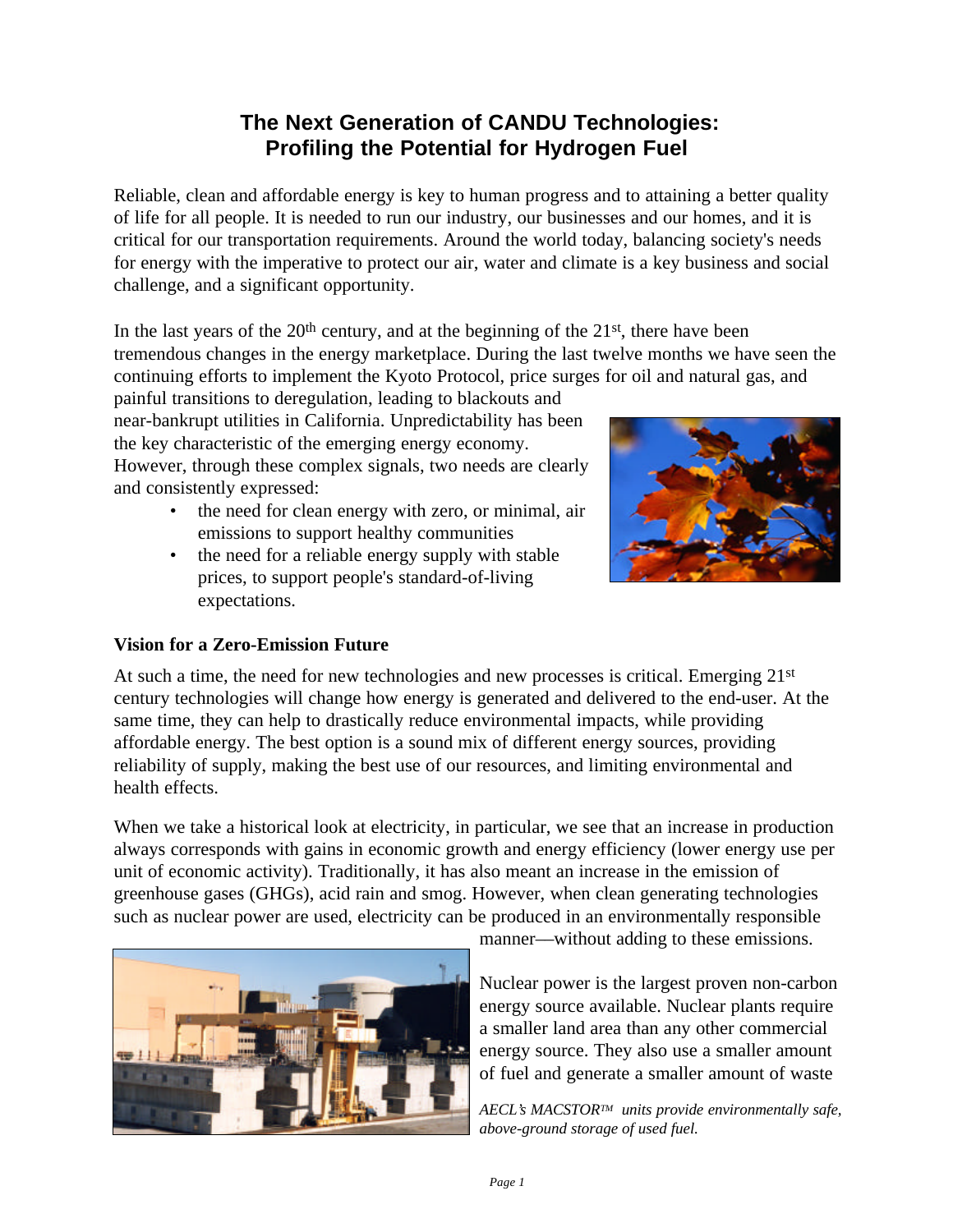than fossil-fuelled generating stations. The waste satisfies the goal of "sustainability" because its radioactivity decays naturally, in 300-400 years, to the level of the original uranium. The relatively small amount of waste is safely stored at the reactor sites and is closely monitored to ensure that there are no impacts on workers, the public or the environment. The nuclear industry has developed options for disposal, but continues to look for and incorporate the most current technologies to optimize storage and disposal management systems.



## GWP and CO<sub>2</sub> 1958-1994

Canada has the technological capability and expertise to lead the way to a zero-emission future. Included in the mix of possible solutions for achieving this is the opportunity to exploit the synergies between two clean, safe and reliable energy sources: next-generation CANDU® nuclear power reactors, as a large-scale source of electricity for our homes, businesses and industry, and hydrogen (another non-carbon source) to fuel our transportation sector. This paper will describe the contributions nuclear technology can provide to meet global energy demands while, at the same time, addressing environmental challenges such as clean air and climate change.

#### **Clean, Affordable CANDU Electricity for Homes, Businesses and Industry**

Atomic Energy of Canada Limited (AECL) is the developer of CANDU nuclear power reactors, which provide clean, reliable electricity on four continents. Founded in 1952 as a Crown corporation of the Government of Canada, AECL has also developed important advances in nuclear medicine, and is currently the largest producer of medical radioisotopes in the world––supplying them to the world's leading radiopharmaceutical company, MDS Nordion.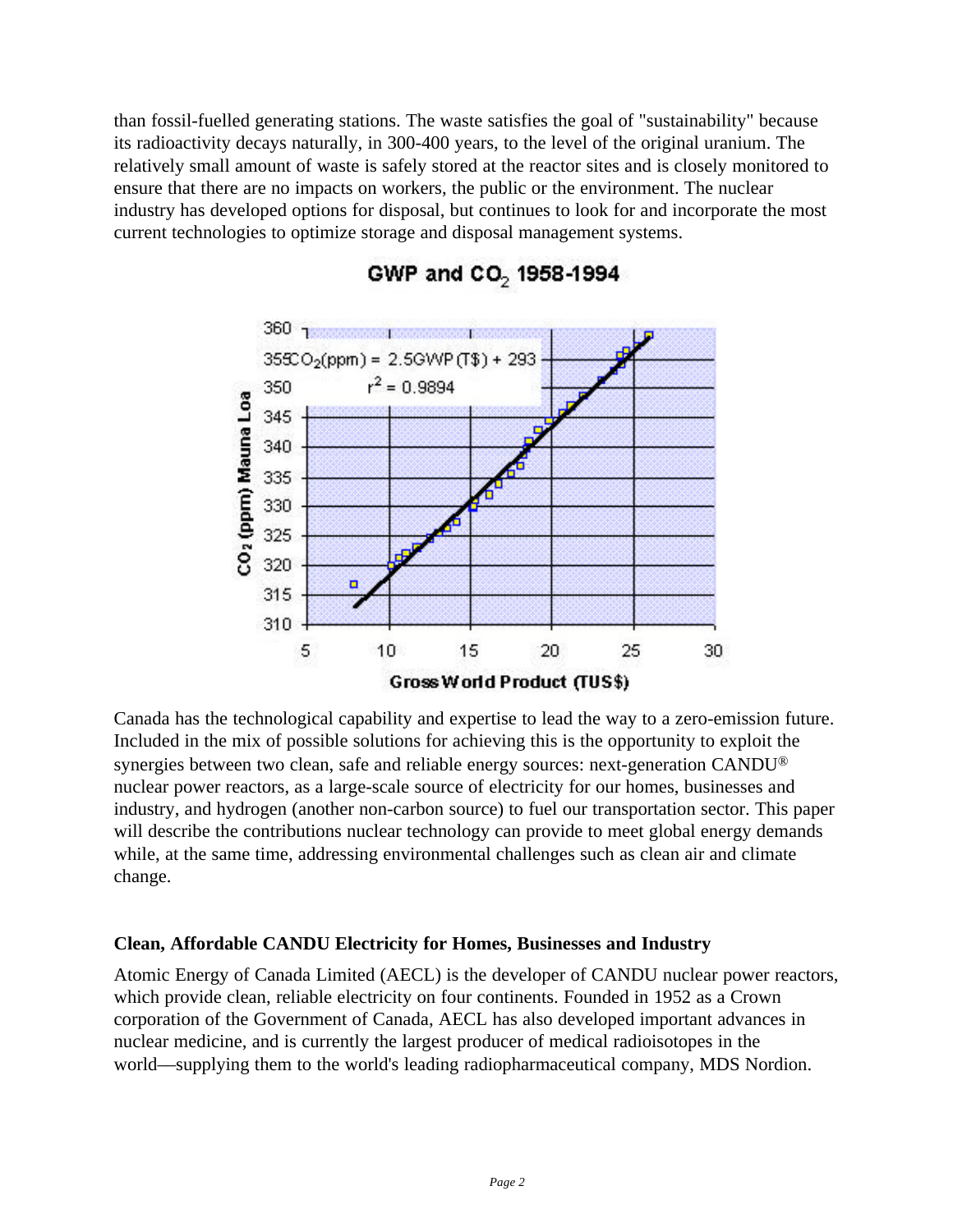CANDU power reactors have design features that are different from other commercially available nuclear power plants. For example, current CANDU plants use natural uranium instead of slightly enriched uranium fuel, and use heavy water instead of light water as moderator and coolant. They have a number of significant advantages including the ability to refuel while operating and their inherent passive safety features. There are 20 CANDU nuclear power reactors in Ontario. As well, AECL has built eight 700 MWe-class CANDU 6 power plants in Québec, New Brunswick, Argentina, Korea and Romania, and is currently constructing three more units in Romania and China.

The CANDU 6 has an outstanding, consistent record of success. Operating units have achieved lifetime average capacity factor of almost 85 per cent. Construction time has been minimized, with the most recently completed (1997-99) units in Korea being built on time to the day, in demanding 55-month construction schedules. Unit 4 at the Wolsong station in South Korea had the highest capacity factor (102.9 per cent) in the world for the year ending September 2000.



*Four CANDU units at the Wolsong site in Korea––built in 1983, 1997, 1998 and 1999.*

Due to its reliability, and improved safety and economics, nuclear power is now starting to be seen once more as an important clean energy source in many countries. In 2000, the number of operating nuclear power plants worldwide increased to 438, with 36 new plants under construction. At the same time, electricity generation from the existing plants has increased. This is due to improved operating practices, which has resulted in improved plant performance. This was seen dramatically in the U.S., where average plant capacity factor increased from 53.5 per cent in 1973 to 84.8 per cent in 1999. A recent U.S. report shows that nuclear energy is now the cheapest form of electricity production in that country.

Restoring nuclear operation will have significant benefits in terms of air quality and climate change. Nuclear power plants generate zero emissions of sulphur dioxide  $(SO_2)$ , nitrogen oxides (NOx), heavy metals and particulates. Each year, a 700 MWe nuclear power plant avoids emissions of about five million tonnes of  $CO_2$ , the amount that would be generated by a coalfired power plant of the same size. Between 1971 and 1999, OPG's nuclear power plants in Ontario avoided 11 million tonnes of  $SO_2$ , 2.5 million tonnes of NOx and 1.2 billion tonnes of  $CO_2$ .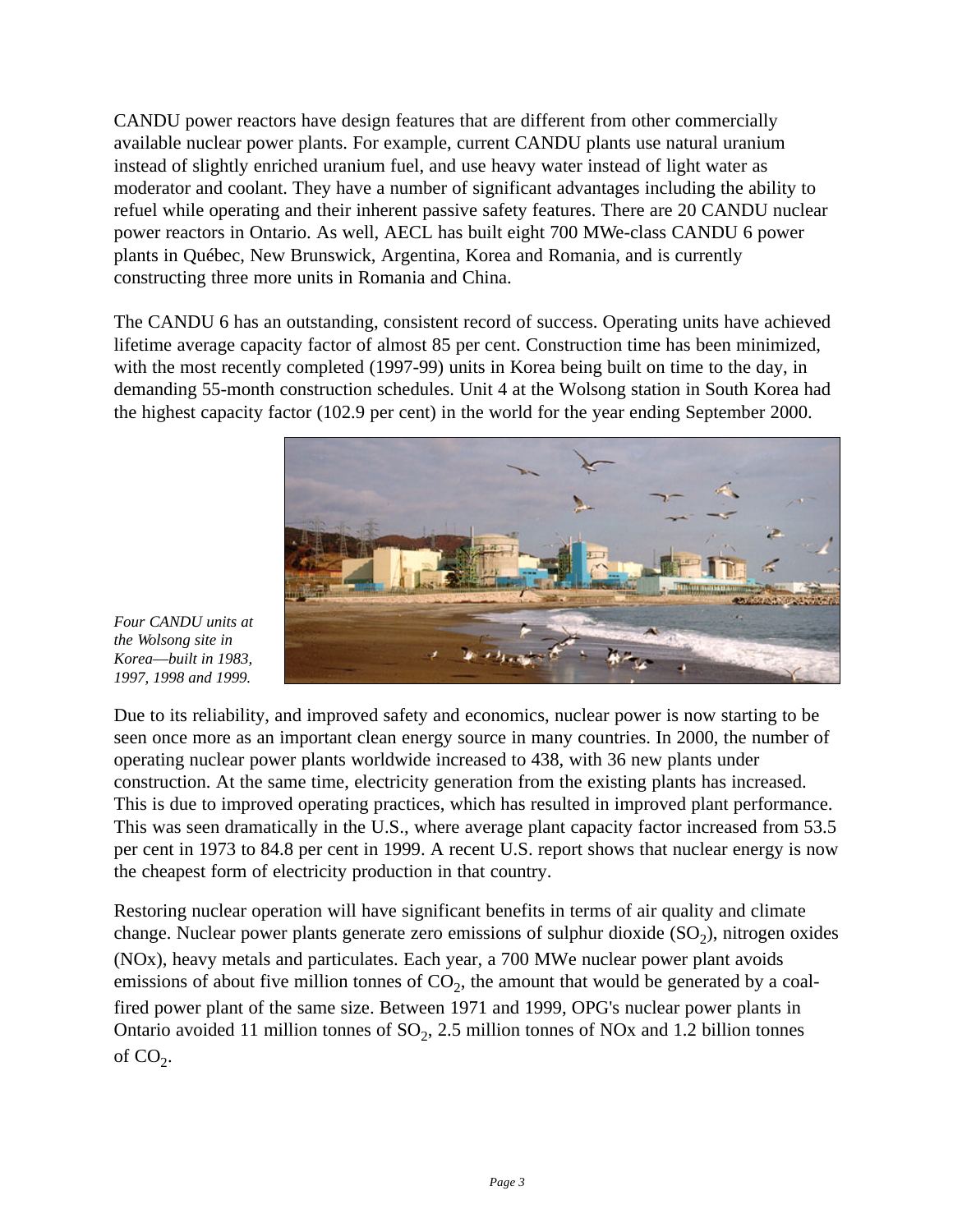In the U.S., Canada and many other countries, utilities recognize the environmental and economic benefits of nuclear generation and are refurbishing existing plants to extend their operating life for these reasons. This approach will help to avoid large potential emissions in the future.

#### **Next-generation CANDU Power Reactors: Responding to Economic Expectations**

As the energy marketplace evolves, the challenge for nuclear utilities and vendors is to respond to new economic expectations while demonstrating that safety and performance standards are fully met. AECL is meeting this challenge by developing a series of new technologies as building blocks for a next generation of CANDU power plant designs. AECL is continually advancing CANDU technology, building on our in-depth knowledge of CANDU materials, components and systems, and on feedback from utilities about their operating experience. Currently, we are establishing the conceptual design for a next-generation medium-sized CANDU plant. We will keep proven elements of the CANDU design, while making significant innovations, including:

- compact reactor core design, reducing size by a factor of one third for the same power output
- improved thermal efficiency through higher-pressure steam turbines
- reduced use of heavy water (one quarter of the heavy water required for existing plants), thus reducing cost and eliminating many material handling concerns
- use of slightly enriched uranium to extend fuel life to three times that of existing natural uranium fuel
- further additions to CANDU's inherent passive safety



*Next-Generation CANDU––responding to new economic expectations while demonstrating that safety and performance standards are fully met.*

With these advanced features, the capital cost of constructing the plant can be dramatically reduced by up to 40 per cent compared with existing designs. AECL is developing improvements to project engineering, manufacturing and construction technologies. This will allow streamlined projects with shorter schedules, an extremely high-quality as-built design, and reduced delays due to rework.

Many of these construction project improvements have already been successfully demonstrated in AECL's recent CANDU construction projects in Korea (Wolsong 2, 3 and 4––completed 1997-99) and in China (Qinshan Phase III––completion date 2003). Improved modularization techniques, where power plant systems are pre-fabricated and lifted into place ready-built, are saving money and improving the quality of the finished product. AECL has also been a pioneer in the application of 3D-CADD computer aided design techniques. These help to integrate all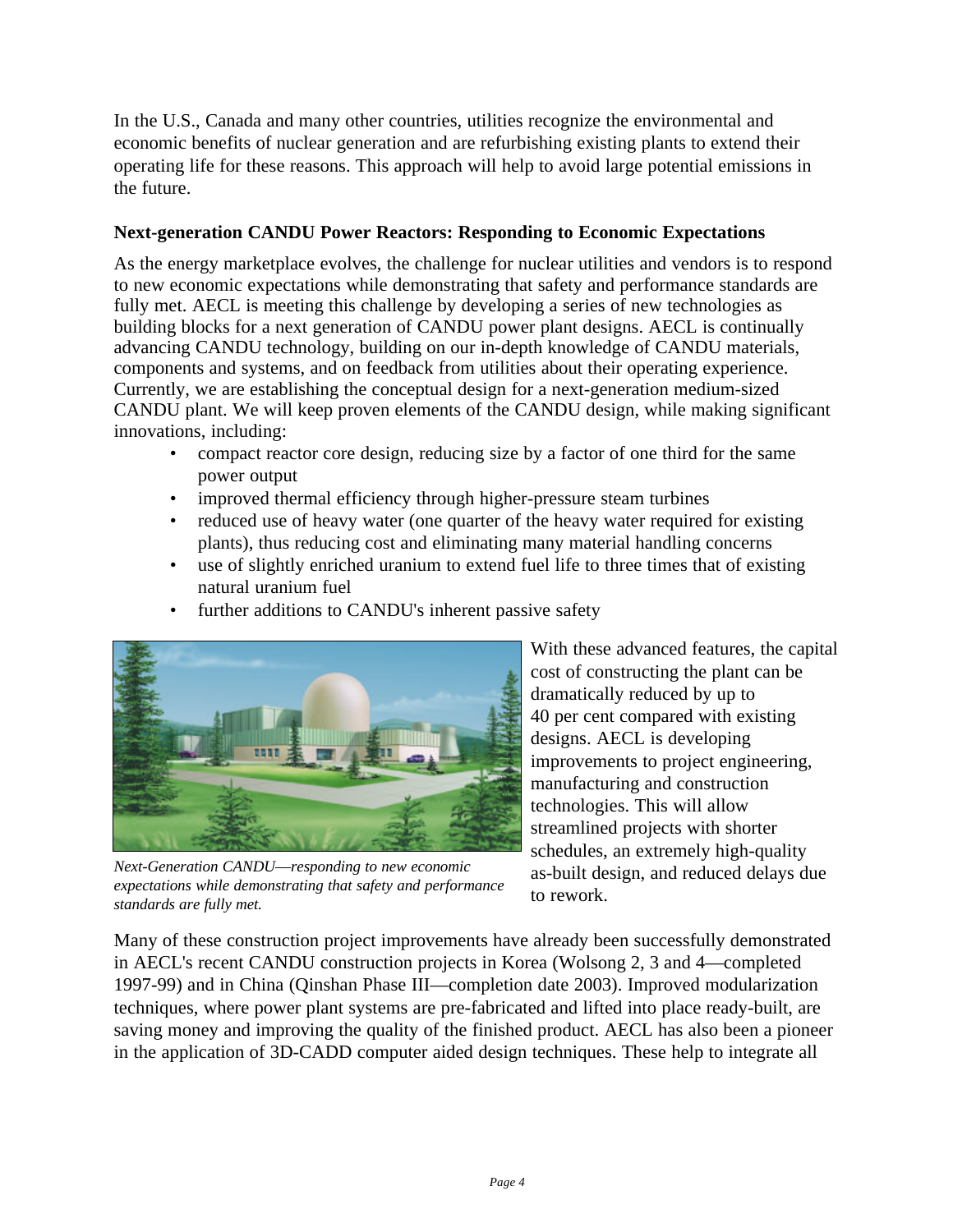project activities including: equipment specification and procurement; construction and installation; inventory management; plant commissioning, and operation. Applying these practical advancements to the next-generation CANDU design will enable construction schedules to be further reduced. For replicated plants, AECL's target is to deliver a nextgeneration CANDU in 48 months, from the main contract signing through to commercial operation.



*Two 728 MWe CANDU reactors at the Qinshan Phase III site in China will begin producing electricity in 2003.*

AECL's targets for this power plant are ambitious, but the conceptual design shows that they are achievable. The next generation of plants will build on CANDU's clean-power record by further improving environmental performance. They will

- reduce spent fuel quantities to one third of current plant quantities
- further decrease already-minimal radioactive emissions by more than a factor of two
- generate more energy per unit of uranium mined
- incorporate further passive safety characteristics.

Innovative CANDU design can make a positive clean-energy impact in the electricity market, as we know it today. The ultimate vision, however, is to extend this impact to the Transportation Sector.

## **Reducing Emissions in the Transportation Sector**

The importance of improving transportation efficiency and lowering associated emissions is gaining ever-increasing recognition. The transportation sector represents 35 per cent of total

energy use in Canada and this energy represents four per cent of total Gross Domestic Product. Since most transportation fuels are hydrocarbon-based, emissions of by-products that affect air quality are an issue in high-use, high-population areas. Sixty per cent of smog-causing compounds are generated from Canadians' use of transportation. Contribution to greenhouse gas emissions, which cause climate change, is high, too––about 150 million tonnes of  $CO<sub>2</sub>$  per year. This is about 25 per cent of Canada's climate-change gas emissions.

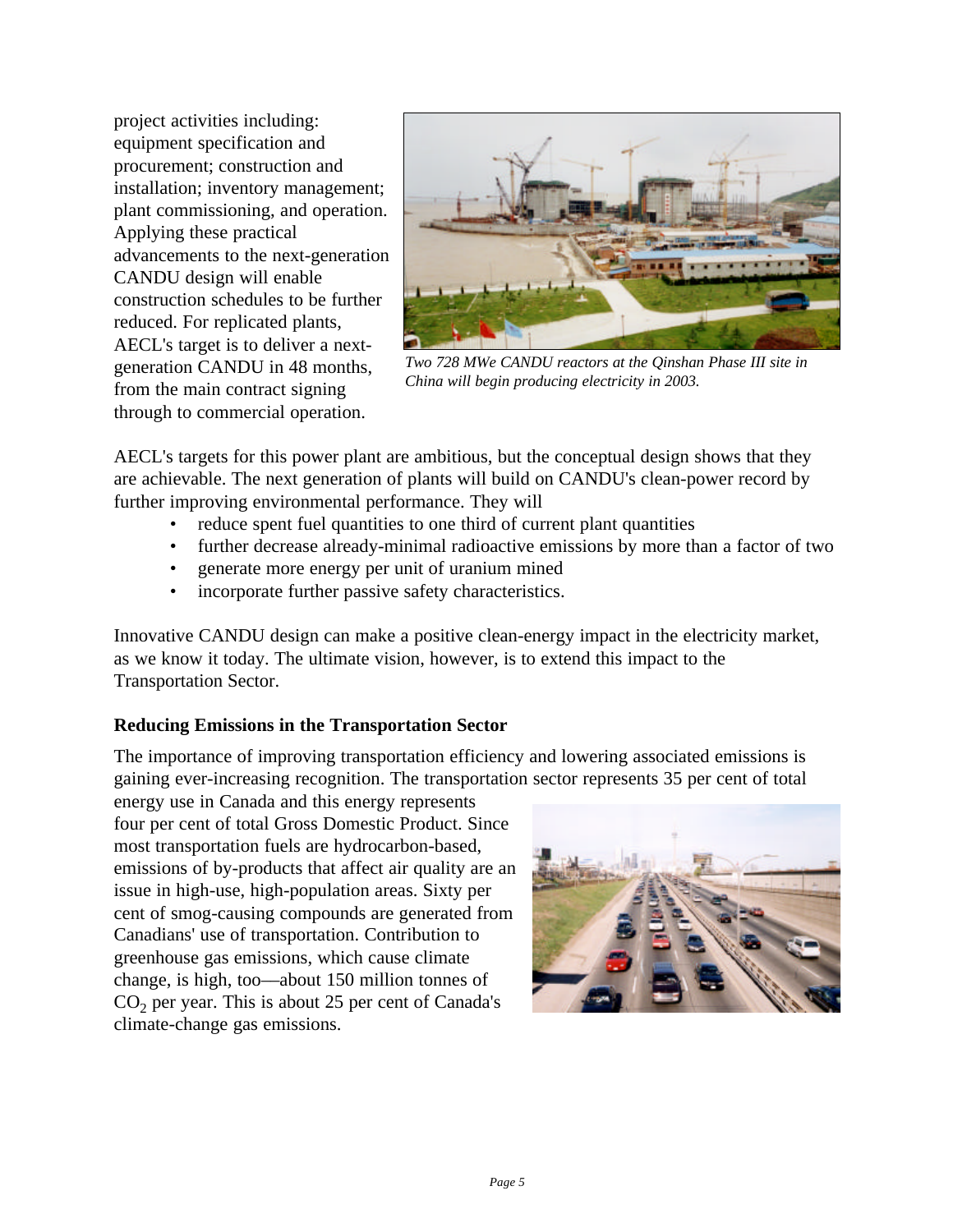

#### **Hydrogen: A Clean Transportation Fuel**

Hydrogen can be readily stored, distributed, and used as a transportation fuel––and it can provide a solution in reducing Canada's environmental emissions. Conversion of hydrogen into energy, whether by combustion or by fuel cell, is an exceptionally clean process. If pure hydrogen is used, the only by-product is water. Hydrogen thus offers the potential of a transportation fuel completely free of all airborne emissions, whether NOx, particulates, or greenhouse gases. If hydrogen is produced from electrical energy (electrolysis), then no  $CO_2$  or other emissions are generated.



**Primary Fuel Source**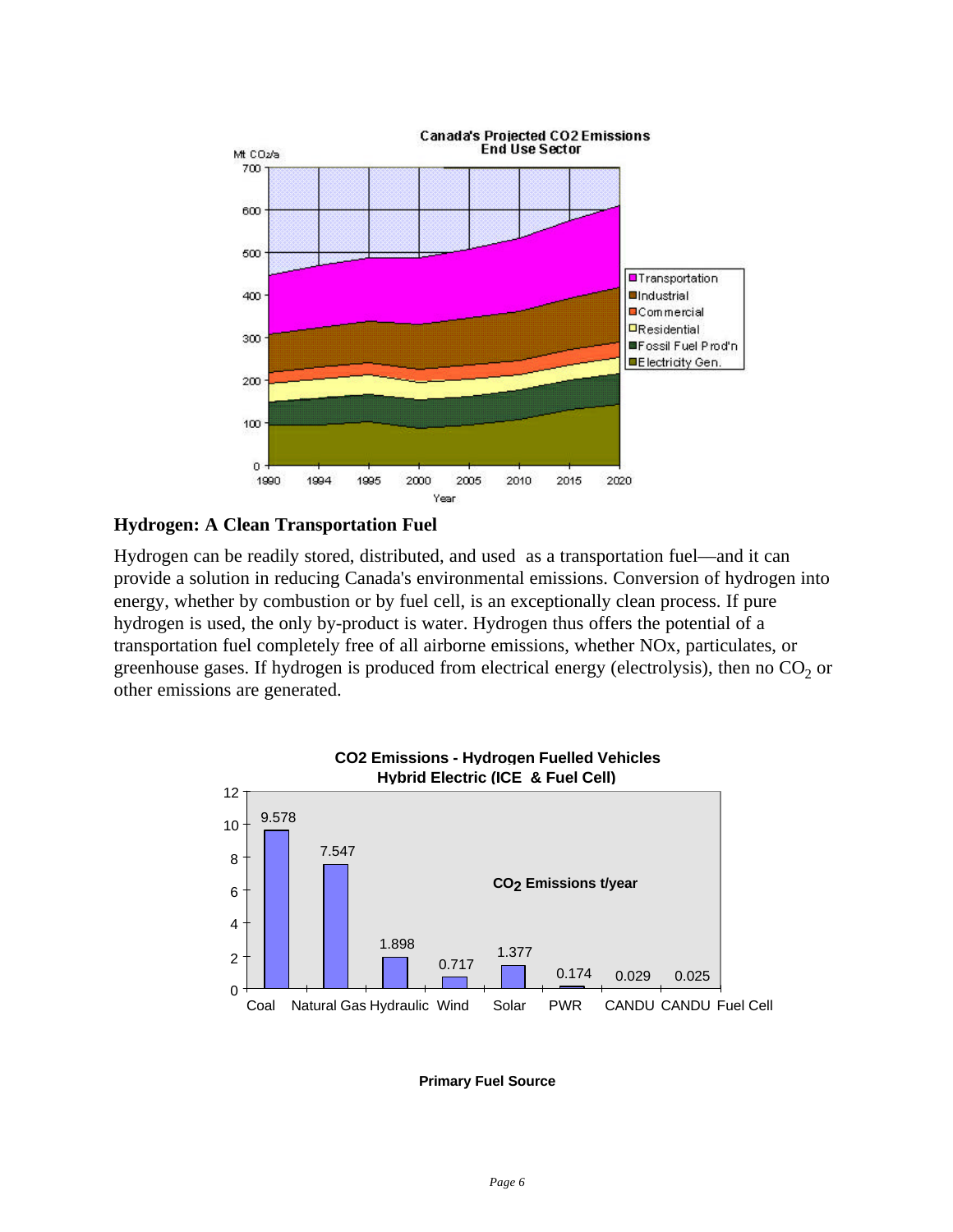Large amounts of electricity, however, are required to operate the industrial plants that use electrolytic methods to produce the hydrogen. This means that, in order to achieve the objective

of reducing emissions from *all* sources, the electricity required to power hydrogen production plants must also be produced using technology that does not emit such gases itself. Hydrogen, when produced by plants powered by nuclear or renewable energy sources, offers us, and future generations, an important "sustainable" fuel. An extensive U.S. study states that: *As the ultimate fuel, hydrogen, once established, will provide a single alternative fuel, which……would last for the foreseeable future*. (Berry, 1996)



*Photo courtesy of Ballard Power Systems*

## **CANDU-Hydrogen Synergy: A Powerful Vision**

The use of clean CANDU-generated electricity to run hydrogen-producing plants would ensure that the full cycle of hydrogen production was emission-free. Current electrolysis technology delivers pure hydrogen, thus eliminating even trace by-product emissions when used for transportation. Hydroelectric power, along with more intermittent renewable energy sources––such as solar and wind farms––could supplement reliable, baseload CANDU electricity for this purpose.

Recent improvements in electrolysis technology mean that hydrogen production using electricity as a power source is increasingly cost-effective. As well, hydrogen distribution can be handled from one large centre or, alternatively, distribution corridors with many smaller distribution centres can be established. Production scale can be tailored to the size of the application, because the modular nature of electrolysis equipment means that cost is not significantly affected by size.

At the same time, recent developments in fuel cell technology are beginning to allow efficient, cost-effective conversion of hydrogen into electricity as an on-board power source for transportation. Fuel cell conversion efficiency of 50 per cent for hydrogen fuel is well established, as are commercially competitive reliability and cell life. Prototype demonstrations of fuel-cell-powered vehicles are building an experience base to launch this technology. For example, fuel-cell-powered buses are successfully operating in Vancouver and elsewhere. A recent prototype (100-kilowatt) fuel cell, sponsored by the U.S. Department of Energy, as part of their advanced power technology program, passed its two-year operating test with flying colours. In this way, the clean electricity-hydrogen-fuel-cell cycle powers emissions-free transportation, with substantially greater end-use efficiency than traditional internal combustion power sources.